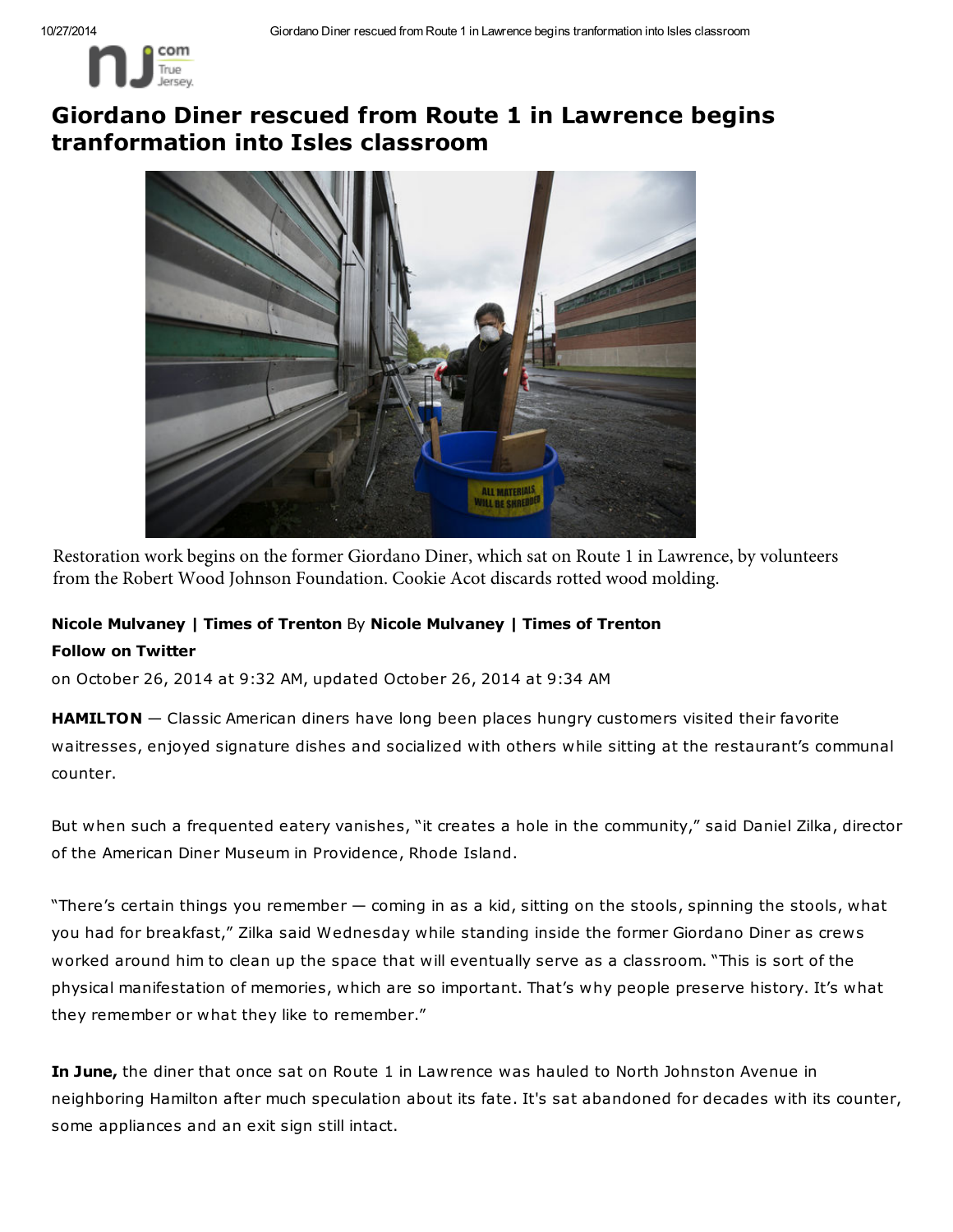Zilka and a group of about 15 volunteers from the Robert Wood Johnson Foundation's investment division spent hours on Wednesday using hammers, shovels, brooms and other tools to clean up shards of glass, loose dirt and other debris that accumulated inside the diner over time.

Their work represents the first phase in repurposing the building and eventually transforming it into a working diner and classroom space for vocational training for Isles Inc.

Daniel Popkin, head of Hamilton-based Modern Recycled Spaces, and the Trenton-based Isles have been working to restore the diner and incorporate it into another project on the site of the abandoned Atlantic Products factory nearby. This "Mill One" project in Hamilton will revitalize the 300,000-square-foot factory and turn it into housing, artist's galleries and space for nonprofit organizations.

The diner is one of five in the state built by the Mountain View Diner Co. of Little Falls, which operated from 1939 to 1957. It was included on Preservation New Jersey's list of Top 10 most endangered sites in the state this year.

"There's only a certain amount of Mountain View diners. It's a limited resource, so every one that we have, we should save," Zilka said. "This sat empty for years and years and years, and if Isles didn't get involved, it would be in a landfill."

Brian O'Neil, Robert Wood Johnson Foundation's chief investment officer, said the organization participates in a volunteer project annually and his coworkers Connie Acot and Warren Stock identified the diner project as a worthwhile undertaking.

"We researched local things, partly that were worthwhile for a cause and partly so we could actually spend time doing something together, and we found this," O'Neil said. "Our educational systems are failing us, so I think anything that can educate people in a way that will be effective is important."

Zilka, an architectural conservator and restoration specialist, said the crew has the original blueprints and will be using them to decide which pieces of the diner to scrap and preserve. The RWJF volunteers began hammering and peeling back wood paneling that was covering mint-and-cream-colored ceramic tiles that match those on the floor. The tiles and floor will all be saved in the restoration process.

Before donning white masks and gloves to work inside the diner, where rainwater dripped through the ceiling and moistened the floor, the crews learned about the history of American diners, Acot said.